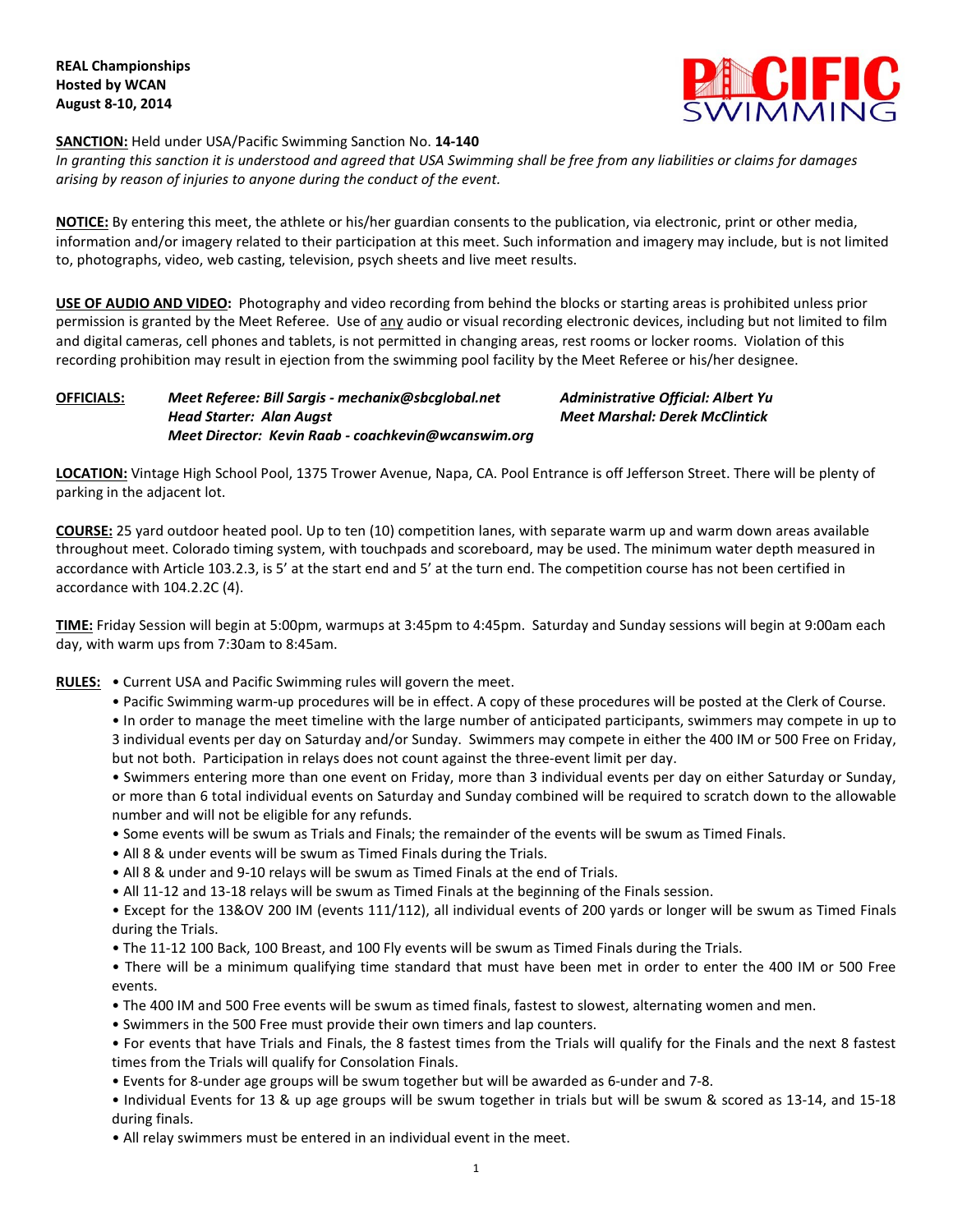- **•** If local conditions warrant, the Meet Referee, with the concurrence of the Meet Director, may require a mandatory scratch down. Immediate cash refunds will be made for any mandatory scratches
- All Coaches and deck officials must wear their USA Swimming membership cards in a visible manner.

**UNACCOMPANIED SWIMMERS:** Any USA-S athlete-member competing at the meet must be accompanied by a USA Swimming member-coach for the purposes of athlete supervision during warm-up, competition and warm-down. If a coach-member of the athlete's USA-S Club does not attend the meet to serve in said supervisory capacity, it is the responsibility of the swimmer or the swimmer's legal guardian to arrange for supervision by a USA-S member-coach. The Meet Director or Meet Referee may assist the swimmer in making arrangements for such supervision; however, it is recommended that such arrangements be made in advance of the meet by the athlete's USA-S Club Member-Coach.

**RACING STARTS:** Swimmers must be certified by a USA-S member-coach as being proficient in performing a racing start, or must start the race in the water. It is the responsibility of the swimmer or the swimmer's legal guardian to ensure compliance with this requirement.

**RESTRICTIONS:** • During general warm-up swimmers must use 3-point entry into the pool.

• Smoking and the use of other tobacco products is prohibited on the pool deck, in the locker rooms, in spectator seating or standing areas and in all areas used by swimmers, during the meet and during warm-up periods.

• Except where venue facilities require otherwise, changing into or out of swimsuits other than in locker rooms or other designated areas is not appropriate and is strongly discouraged.

- Sale and use of alcoholic beverages is prohibited in all areas of the meet venue.
- All shelters must be properly secured.
- No glass containers are allowed in the meet venue.
- No propane heater is permitted except for snack bar/meet operations.
- No pets, except for "working dogs" are allowed anywhere in the meet venue.
- No food or drink is allowed in the locker rooms.
- ONLY COACH'S TENTS WILL BE ALLOWED ON THE POOL DECK.
- **ELIGIBILITY:** Swimmers must be current members of USA-Swimming and enter their name and registration number as they are shown on their Registration Card. If this is not done, it may be difficult to match the swimmer with the registration and times database. The meet host must check all swimmer registrations against the SWIMS database and if not found to be registered, the Meet Director shall accept the registration at the meet (a \$10 surcharge will be added to the regular registration fee). Duplicate registrations will be refunded by mail.

• The meet is open to all qualified swimmers of teams in the Redwood Empire Aquatic League (REAL): SRN, SSS, UD, VJO, WA, and WCAN. Unattached swimmers, practicing with a REAL member team, are eligible to swim in prelims and timed finals, but are not eligible to score points, receive awards, participate in relays, or to qualify for finals in a trials and final event.

- Unattached swimmers competing in timed finals will be treated as exhibition athletes for purposes of scoring.
- Swimmers age 19 and over may enter 13-over events and score points.
- Disabled swimmers are welcome to attend this meet and should contact the Meet Director or Meet Referee regarding and special accommodations on entry times and seeding per Pacific Swimming policy.
- The swimmer's age will be the age of the swimmer on the first day of the meet.

**ENTRY FEES:** \$2.75 per event plus an \$8 participation fee per swimmer. Relays are \$9 per relay. Entries will be rejected if payment is not sent at time of request.

Relays- Each team may enter as many relays as possible, but only the two fastest relays from each team will be scored and awarded. Relays will be deck entered each day at a time announced each day.

**ENTRIES:** Entries will be done by Hy-Tek Team Manager. Entries will be emailed to Kevin Raab at [headcoach@wcanswim.org.](mailto:headcoach@wcanswim.org) Entries are due by 10pm, Wed July 30th. The team checks will be made out to WCAN. Checks can be mailed to Kevin Raab, 4131 Freeda Ct, Livermore, CA 94550

**CHECK-IN:** The meet will be deck seeded. Swimmers must check-in at the Clerk-of-Course. Close of check-in for all individual events shall be no more than 60 minutes before the estimated time of the start of the first heat of the event. No event shall be closed more than 30 minutes before the scheduled start of the session. Swimmers who do not check in will not be seeded and will not be allowed to compete in that event.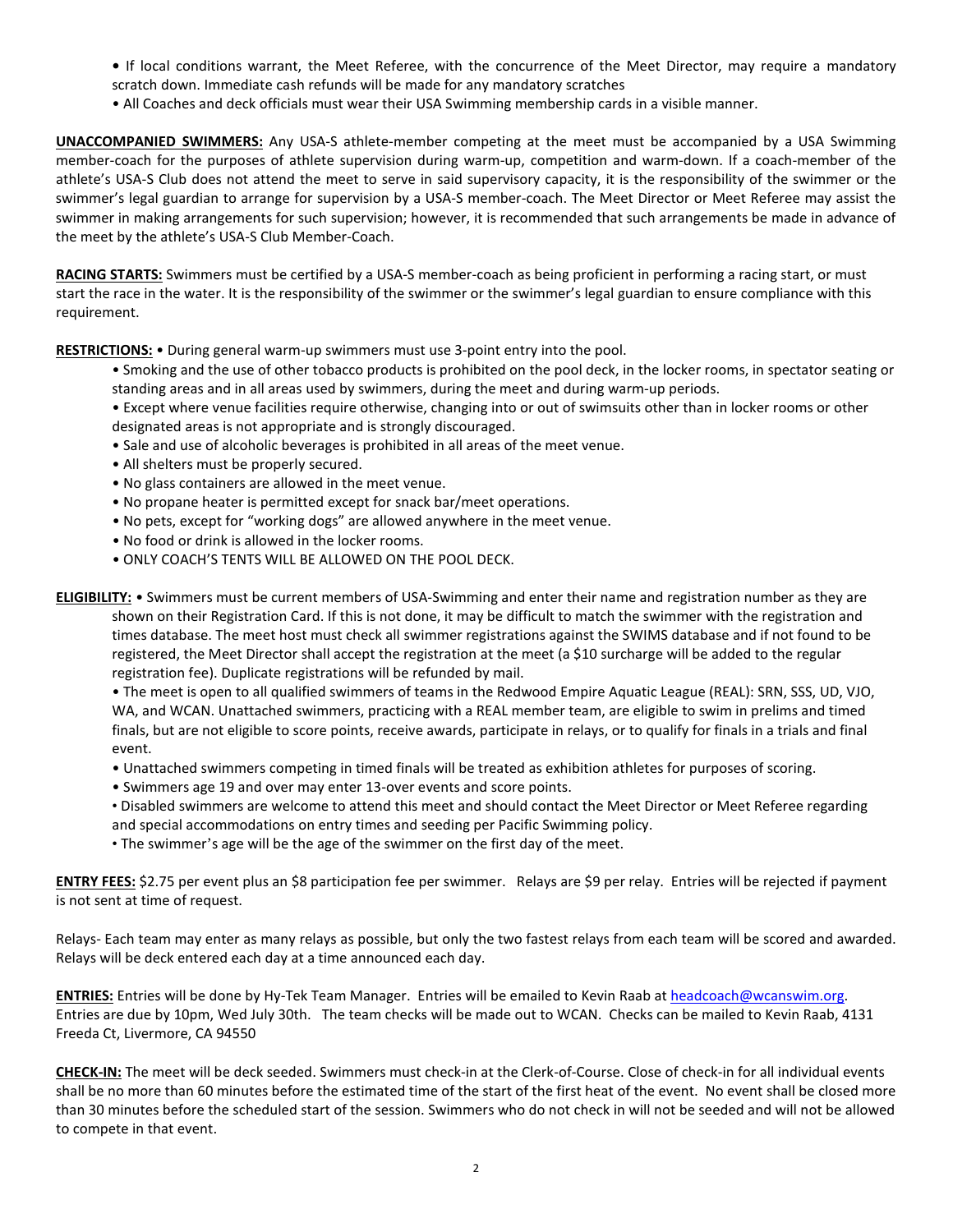**SCRATCHES:** Pacific Swimming scratch rules will be enforced. A copy will be posted at the clerk-of-course. Swimmers entered in an individual event in a Trials and Finals meet that is seeded on the deck that have checked in for that event, must swim in the event unless they notify the clerk of the course before seeding for that event has begun that they wish to scratch. Failure to swim an event will result in being barred from rest of his/her events that day including relays. If the swimmer qualified for a final before missing an event they may swim that final. The penalty will not apply if the Head Referee accepts proof that the failure to swim has been caused by illness, injury, or other circumstances out of the swimmer's control. Any swimmer qualifying for a final race in an individual event, who fails to show in said final race, prior to calling the alternate, shall be barred from further competition for the remainder of the meet. If the No-Show occurs on the last day that the swimmer is entered in an individual event in the meet, and no other individual event penalty is applicable, the swimmer shall then be fined \$25.00. Swimmers have 30 minutes after the results of an event are announced to scratch or declare their intent to scratch.

AWARDS: Individual: Distinctive pins for 1<sup>st</sup> – 8<sup>th</sup> place; Ribbons for 9<sup>th</sup> – 16<sup>th</sup> place. Relays: Distinctive pins for 1<sup>st</sup> – 3<sup>rd</sup> place. Team: 1<sup>st</sup> place team receives Perpetual Banner; 2<sup>nd</sup> and 3<sup>rd</sup> place teams receive Banners. The Boys and Girls team with the highest point total each receives a banner. Team Spirit Award will also be awarded by a selection committee comprised of a parent and swimmer representative from each team and the Head Referee. Awards not picked up by the end of the meet will be sent to the club representative.

**SCORING:** Individual Events: 20- 17 – 16 – 15 -14 – 13 -12 – 11 -9 – 7 – 6 – 5 – 4 – 3 – 2 – 1 Relay Events: 40-34-32-30-28-26-24-22

# **ADMISSION:** FREE

**PROGRAM:** A program will be available for a nominal fee.

**SNACK BAR:** A snack bar will be available on Saturday and Sunday.

**HOSPITALITY:** Lunches and refreshments will be provided for officials and coaches. Refreshments will be provided to timers

**MINIMUM OFFICIALS RULE:** Each team shall, by the start of the meet, provide to the Meet Director or designee a list of officials who have agreed to represent that team during the meet, in accordance with the following table:

| Club Swimmer Entered in Session | Trained & Carded Officials Requested |  |  |  |
|---------------------------------|--------------------------------------|--|--|--|
| $1 - 10$                        |                                      |  |  |  |
| $11 - 25$                       |                                      |  |  |  |
| $26 - 50$                       |                                      |  |  |  |
| 51-75                           |                                      |  |  |  |
| 76-100                          |                                      |  |  |  |
| $101+$                          |                                      |  |  |  |

\*Zone 3 Pacific Swimming will include Colorado, Intermediary/Chief Timing Judge, and Hytek-Computer into the count of Officials for a session. These positions are not carded. Zone 3 Pacific Swimming will accept Trainees into the count of Officials for a session, so long as they are carded.

\*One half hour before the scheduled start of each session, the Meet Referee shall conduct an inventory of Officials, and shall compare the numbers of swimmers present against the number of Officials present representing each team. No more than three days after the close of entries, meet management (referee or meet director) shall contact the representative from each team participating, and provide a preliminary inventory.